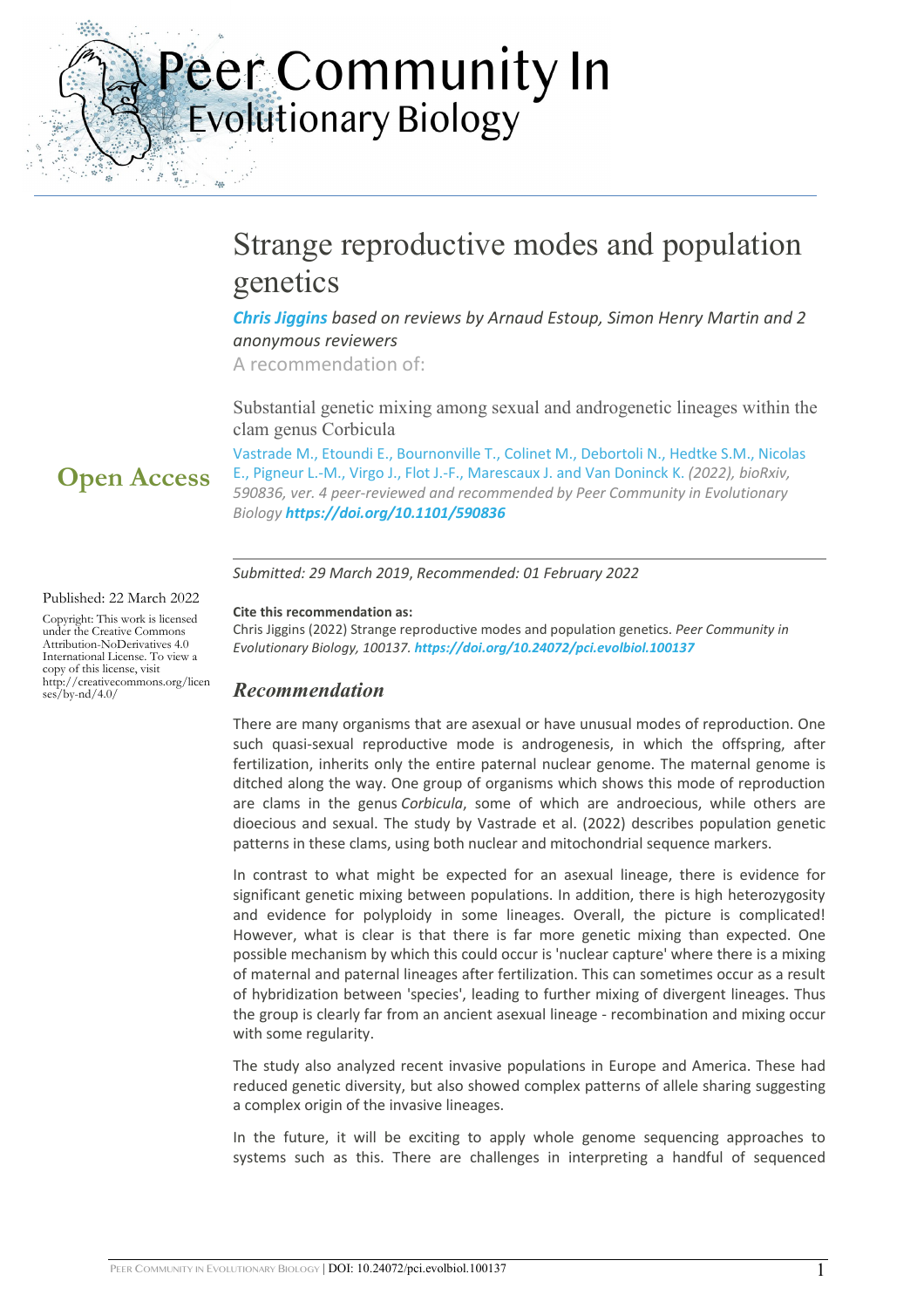

markers especially in a system with polyploidy and considerable complexity, and whole-genome sequencing could clarify some of the outstanding questions,

Overall, this paper highlights the complex genetic patterns that can result through unusual reproductive modes, which provides a challenge for the field of population genetics and for the recognition of species boundaries.

#### **References**

Vastrade M, Etoundi E, Bournonville T, Colinet M, Debortoli N, Hedtke SM, Nicolas E, Pigneur L-M, Virgo J, Flot J-F, Marescaux J, Doninck KV (2022) Substantial genetic mixing among sexual and androgenetic lineages within the clam genus *Corbicula*. bioRxiv, 590836, ver. 4 peer-reviewed and recommended by Peer Community in Evolutionary Biology. <https://doi.org/10.1101/590836>

**Reviews** Toggle reviews

*Evaluation round #2* **DOI or URL of the preprint:** *<https://doi.org/10.1101/590836>*

**Version of the preprint: 2**

## *Author's Reply, None*

**[Download author's reply](https://evolbiol.peercommunityin.org/download/t_recommendations.reply_pdf.877785ace6958554.4465636973696f6e20616e64207265636f6d6d616e646174696f6e202d20726f756e6420322046696e616c20616e737765722e706466.pdf)** *Decision by [Chris Jiggins,](https://evolbiol.peercommunityin.org/public/user_public_page?userId=869)* **19 Nov 2021**

This preprint is suitable for a recommendation but the second reviewer makes a number of suggestions which I would like to give the authors a chance to respond to. In particular further attempt to make the discussion more general and more concise would be an improvement.

## *Reviewed by [Simon Henry Martin,](https://evolbiol.peercommunityin.org/public/user_public_page?userId=1239) 09 Nov 2021*

The authors have gone to great lengths to address the reviewer comments, including performing additional cloning, reanalysis of all the data, and re-writing most of the manuscript. My main concerns with the previous version were the exclusion of singletons and the interpretations of distinct origins in the Discussion. Both of these have been addresed: singletons are now included, and the Discussion provides a very thouightful and cautious interpretation of results, with a call for better sampling and the use of genome-wide data in the future.

Although this study is an exploration of one unusual genus, it has broader relevance in that it reveals the complex ancestries that can arise through atypical reproductive modes, and the challenges in species delimitation that can result. I therefore think the manuscript will be relevant to many biologists, and that it is suitable for publication.

## *Reviewed by [Arnaud Estoup,](https://evolbiol.peercommunityin.org/public/user_public_page?userId=383) 04 Nov 2021*

#### **[Download the review](https://evolbiol.peercommunityin.org/download/t_reviews.review_pdf.867279f5ff60a0cf.566173747261646520657420616c5f7265766965775f5043495f45766f42696f6c5f41726e6175645f4573746f75702e706466.pdf)**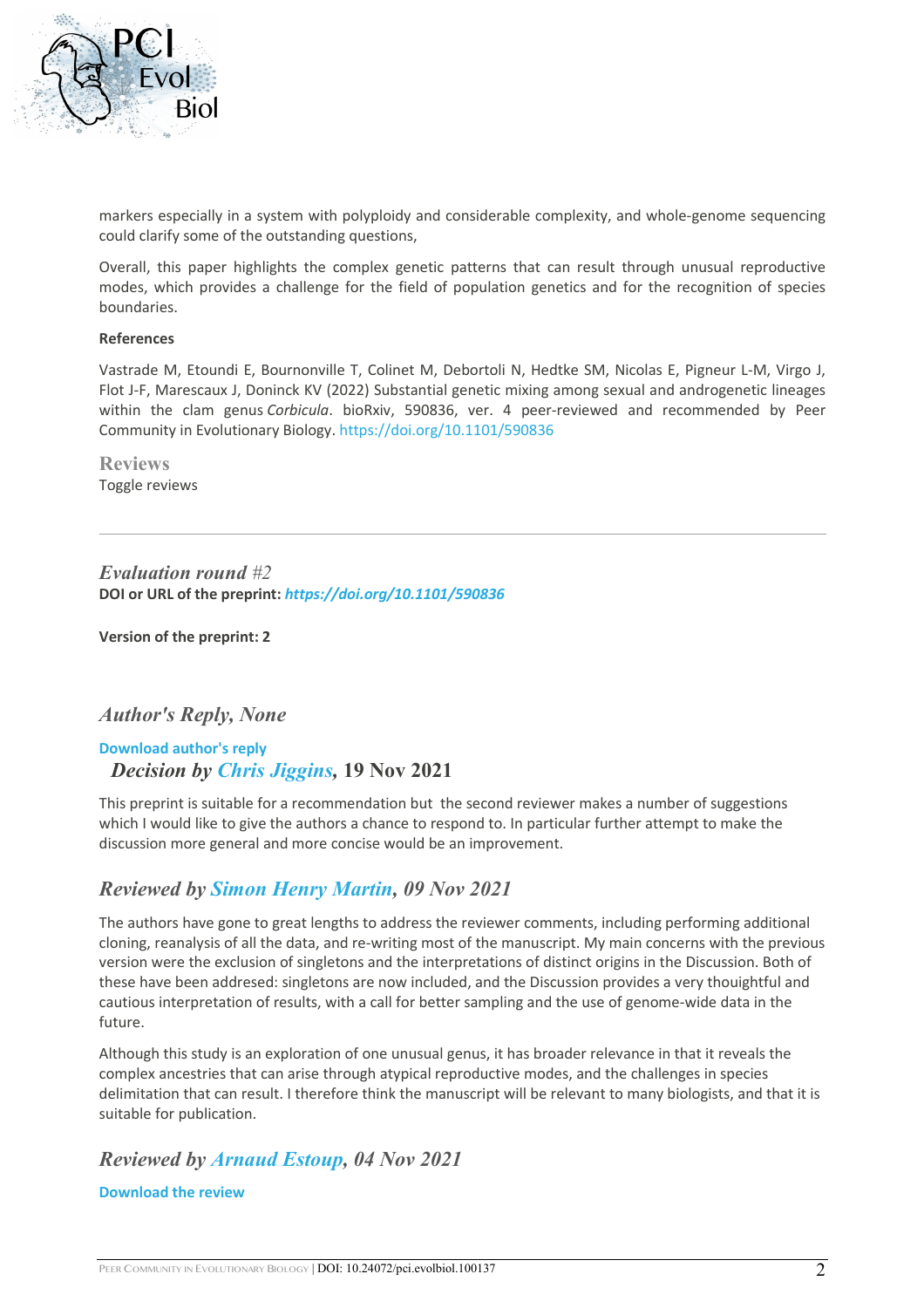

## *Reviewed by anonymous reviewer, 07 Nov 2021*

The extensive revision has successfully addressed the majority of the points raised during the previous round of reviews. Especially the introduction is now aimed at a much more general readership, and most of the technical issues regarding data and analyses have been clarified. A few points might be need further attention in an additional minor revision.

First, the distinction between mitochondrial and nuclear markers could be taken even further. In particular the Circos plot (Fig. 4) apparently mixes nuclear and mitochondrial markers and therefore two very distinct genetic mechanisms: Sharing of mitochondrial alleles between lineages can be explained by androgenetic males using eggs from distinct lineages, whereas sharing of nuclear alleles is evidence for hybridization/nuclear capture. Perhaps consider presenting two circus plots, one for the mitochondrial and the other for the nuclear alleles, so that the two could directly be compared. Of course, hybridization/nuclear capture could also lead to sharing of mitochondrial alleles, so that the comparison of the figures does not directly present a comparison of the two mechanisms. This would need to be explained in more detail.

Second, the discussion is still rather system-specific. It is easy to become lost in the many lineages and comparisons discussed in great detail (and also with some repetition). I think the attractiveness of the preprint to a general readership could be improved by placing stronger emphasis on the major points and by adding a general conclusion that circles back to the main questions raised in the introduction.

A few additional minor comments:

Initially, the description of androgenesis (L. 59-60) sounds as if a reductional meiosis takes place during spermatogenesis.

The statement that males or hermaphordites "hijack" eggs of other individuals (L.64) is at odds with the statement that all androgens are hermaphrodites and that they can use their own eggs. Also, given the modified meiosis during oogenesis, which leads to eggs without any chromosomes, I do not completely follow the notion of "parasitism" (at least not during androgenetic "self-fertilization"): These eggs could not be used for any other form of reproduction, so the "parasite" appears to only confer benefit rather than harm to the "host". Is there an added value to the manuscript of raising the issue of egg parasitism?

- On L. 85-87 it is unclear how the orientation of the meiotic axis can lead to the formation of two polar bodies in a single meiotic division. Either explain better or discard (the argument doesn't appear to be crucial here).

There appears to be a contradiction between the first two sentences of the paragraph starting on L 117 (the first sentence says that sexuals occur in Africa, Asia, Australia, and Middle East, the second that they are geographically very restricted).

L. 154: unclear if "self-fertilize" refers to androgenesis within hermaphrodites or to sexual selffertilization.

L. 433: "Fig 4" (instead of "Fig. 3").

Perhaps it is worth mentioning that nulear capture/hybridization events are probably much more easily detected if they occur between distant lineages than within lineage. (The latter could be severely under-detected or go un-noticed althogether).

*Evaluation round #1* **DOI or URL of the preprint:** *<https://doi.org/10.1101/590836>*

#### **Version of the preprint: 1**

PEER COMMUNITY IN EVOLUTIONARY BIOLOGY | DOI: 10.24072/pci.evolbiol.100137 3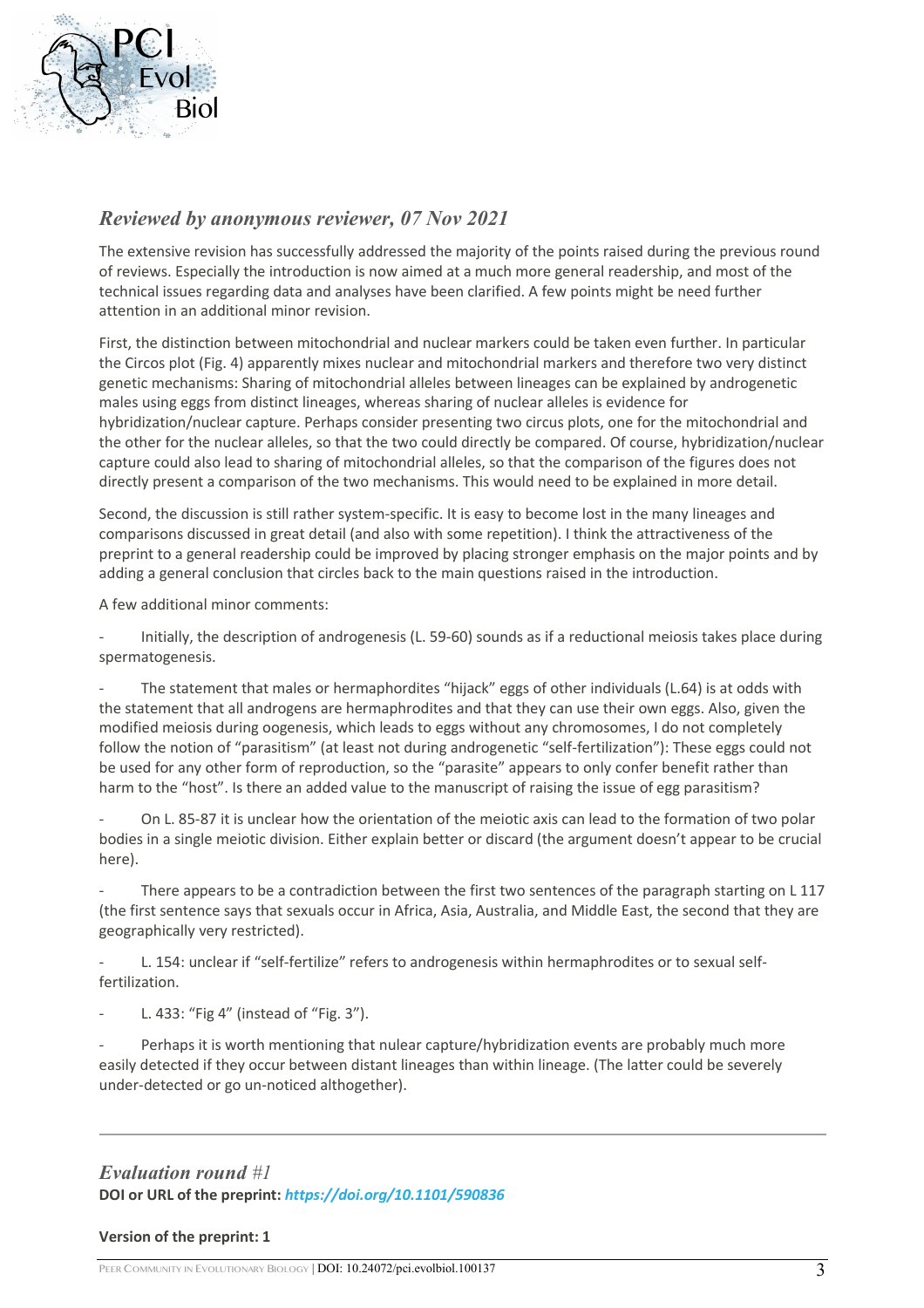

## *Author's Reply, None*

## **[Download author's reply](https://evolbiol.peercommunityin.org/download/t_recommendations.reply_pdf.934e6fbe67469747.4465636973696f6e202620636f6d6d656e74735f616e7377657220746f2074686520726576696577657273205043492e706466.pdf)** *Decision by [Chris Jiggins,](https://evolbiol.peercommunityin.org/public/user_public_page?userId=869)* **08 May 2019**

The reviews generally accept the broad interest of the paper and the advances, and I agree with this. However, there are some important comments on the paper that need to be addressed. The key comments include: 1) the framing of the paper and making it more appealing to a general audience - it is currently written very much about the Corbicula clams, but it is unclear how it relates to evolutionary processes on other organisms. This needs work both in the introduction and perhaps also in the conclusions - how does the unique reproductive mode affect the genetic variation in these organisms compared to other systems? 2) Clear statement of the hypotheses being tested. This is particularly important - the final paragraph of the introduction focusses on methods used (i.e. Haplowebs) but does not really outline what the paper is trying to test. Could there be a list of specific hypotheses laid out in this paragraph? 3) Clarify nomenclature such as 'egg parasitism' - I agree with the reviewer that this seems a misleading term and request that a better term is devised. 4) Better clarify what is novel in this paper relative to previous work on the same system. There are a number of references to previous studies but it should be clarified which data comes from previous papers (and if published data are not included why was this the case) and which questions can be addressed here that were not addressed before. More specifically, what exactly is novel here apart from the use of a web based method of analysis. I am also concerned about some of the methodological questions raised by reviewers. How many clones were sequenced per individual and why were triploid allele patterns not detected - is this just because too few clones were sequenced. Also clarify the 'remove singletons' option in the Haploweb program. Why were singletons removed? There are a large number of additional minor suggestions that should be addressed in the reviews. Subject to addressing these points I think the manuscript is appropriate for a recommendation. \*\*Additional requirements of the managing board\*\*: As indicated in the 'How does it work?' section and in the code of conduct, please make sure that: -Data are available to readers, either in the text or through an open data repository such as Zenodo (free), Dryad (to pay) or some other institutional repository. Data must be reusable, thus metadata or accompanying text must carefully describe the data. -Details on quantitative analyses (e.g., data treatment and statistical scripts in R, bioinformatic pipeline scripts, etc.) and details concerning simulations (scripts, codes) are available to readers in the text, as appendices, or through an open data repository, such as Zenodo, Dryad or some other institutional repository. The scripts or codes must be carefully described so that they can be reused. -Details on experimental procedures are available to readers in the text or as appendices. -Authors have no financial conflict of interest relating to the article. The article must contain a "Conflict of interest disclosure" paragraph before the reference section containing this sentence: "The authors of this preprint declare that they have no financial conflict of interest with the content of this article." If appropriate, this disclosure may be completed by a sentence indicating that some of the authors are PCI recommenders: "XXX is one of the PCI XXX recommenders."

# *Reviewed by [Arnaud Estoup,](https://evolbiol.peercommunityin.org/public/user_public_page?userId=383) 18 Apr 2019*

## **[Download the review](https://evolbiol.peercommunityin.org/download/t_reviews.review_pdf.91946bcbc8051b04.5043492045766f6c42696f6c20456f756e646920657420616c2031362d30342d323031392e706466.pdf)**

# *Reviewed by [Simon Henry Martin,](https://evolbiol.peercommunityin.org/public/user_public_page?userId=1239) 29 Apr 2019*

The authors investigated the origins of androgenetic lineages of Corbicula clams. The origin of a distinct reproductive mode represents a key evolutionary transition, and is of particular relevance in Corbicula because it appears to be associated with increased invasiveness. However, past studies based on one or two markers have failed to pin down the origin of androgenesis. In the present study, the authors analysed sequences of four nuclear markers and COI from several hundred individuals including both invasive androgenetic and native sexual populations. They made use of an analysis of allele pairs in diploids to delineate distinct gene pools and conclude that there are at least three distinct geographic origins of androgenetic lineages. While I think that this study has certainly extended the knowledge of the history of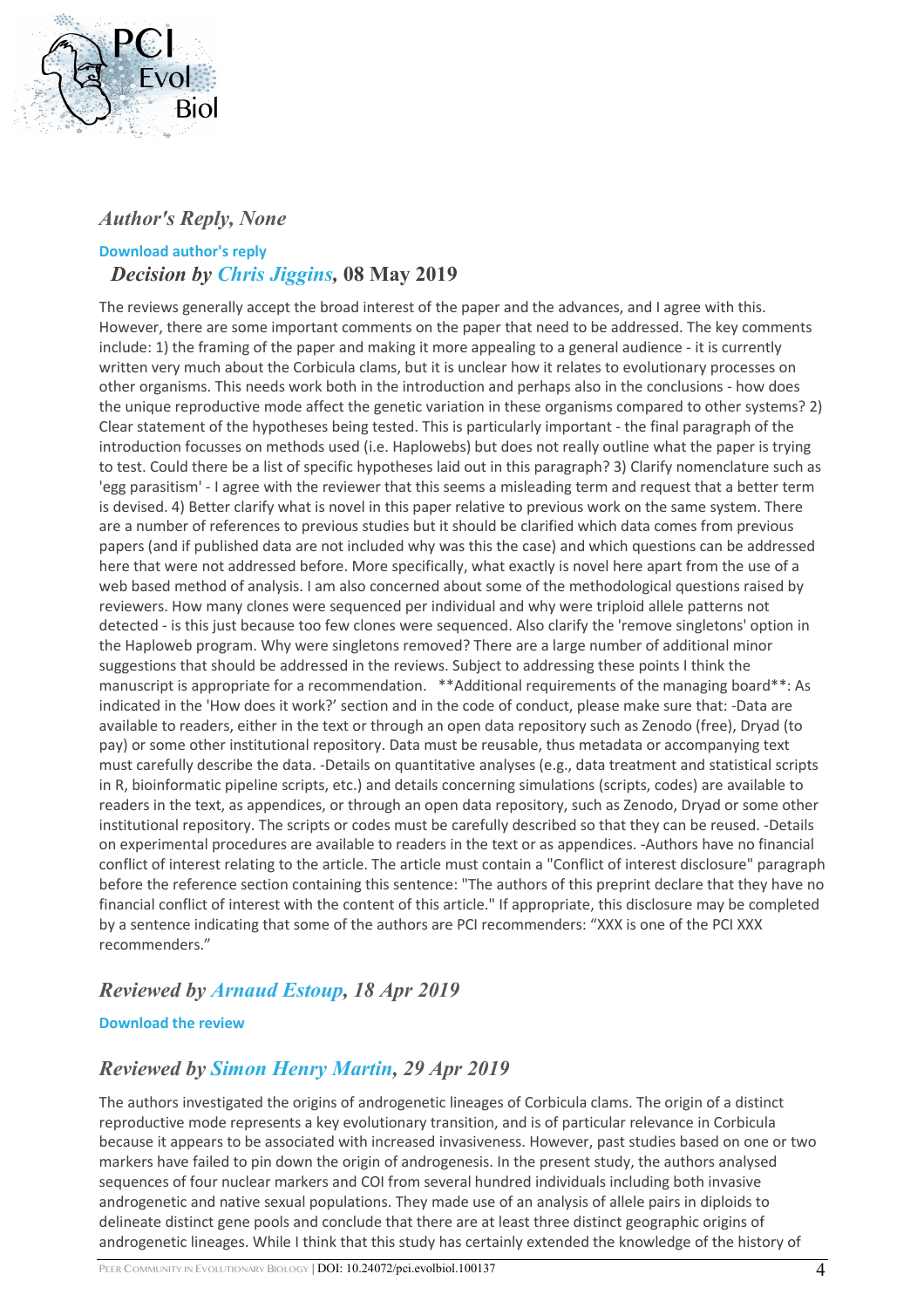

this genus, I have several concerns about core aspects of this study, including the hypotheses tested, conclusions drawn and methodological choices.

1. Hypotheses and main conclusions My main issue is that I found the overall message of this paper somewhat ambiguous. Firstly, it should be made clearer in the introduction what question is being addressed, or what hypotheses are being tested. As far as I can tell, the main question is: Does androgenetic reproduction have a single origin or multiple origins in Corbicula? This was not clear to me upon first reading. The first direct description of the two hypotheses, and the expected evidence that would support one or the other, appears deep in the Discussion (line 366-372).

Immediately after the above statement of hypotheses, the authors seem to claim that the data support the alternative hypothesis of distinct origins of androgenetic lineages. However, they then immediately state (line 374) "While our results do not disentangle the origin of the peculiar reproductive mode of androgenesis in Corbicula, it shows for the first time the distinct biogeographic origins of androgenetic Corbicula lineages  $[\ldots]$ ".

How are the two parts of this statement reconciled? I agree with the first part. Given the extent of hybridisation and 'nuclear capture' in androgenetic lineages (as documented in previous studies and this one). It seems impossible to rule out that there was a single origin of androgenesis followed by nuclear captures that could have wiped out traces of the original ancestry of form C/S for example (at least at the four nuclear markers were used in this study). I am therefore confused by the second part of the above quote - the idea that this study supports "distinct biogeographic origins" of androgenetic lineages. If we cannot rule out the hypothesis of a single origin followed by nuclear capture in certain lineages, how can we accept that there are distinct origins?

Perhaps the authors are making a subtle distinction between the (more recent) biogeographic source of a particular invasion and the (possibly older) origin of androgenesis as a reproductive mode. If so, this must be stated more clearly to remove ambiguity. The title might need to change too, as this appears to claim that nuclear captures occurred AFTER distinct origins of androgenetic lineages, rather than nuclear captures simply creating the appearance of distinct origins.

- 1. Exclusion of singletons Singleton alleles were excluded as they "are not informative about allelesharing". This lead to a huge amount of data being disregarded: nearly 90% of sequences in the case of the atps gene, including all Rlc and Indonesian individuals. Singletons might not be indicative of sharing of identical alleles, but their genetic distances from other alleles are still informative about ancestry. A more quantitative approach that considers all haplotypes and the genetic distances among them would surely add power, and potentially reveal additional sharing of highly-similar (but not identical) haplotypes between sexual and androgenetic lineages. I think it is important to at least show that inclusion of these singleton alleles would support and not contradict the main patterns found using the limited number of shared identical haplotypes.
- 2. The results section describing Figure 2 only mentions sharing between C/S and A/R forms at 28S in 3 putatively hybrid individuals (line 251-255). However, Figure S3 (Zone A) suggests allele sharing between a larger number of "FFR3" and "FFR4" individuals. Is it right that there are more than 3 putative hybrids? Perhaps some of these are the C/S individuals mentioned later that share alleles with Lake Biwa at the amy gene (line 279)? Why is this not mentioned in the description of Figure 2? Similarly, the paragraph from line 289-293, describing allele sharing between different invasive lineages does not mention the sharing between C/S and A/R at all. I think omitting these findings from the description of results is problematic as it could create the impression the C/S is more distinct than it really is.
- 3. Line 325-326. "In this study, the haploweb approach and the conspecificity matrix gave consistent results for all markers tested." This statement is misleading. Firstly, the conspecificity matrix is simply a summary of the Haploweb results and does not represent an independent source of information.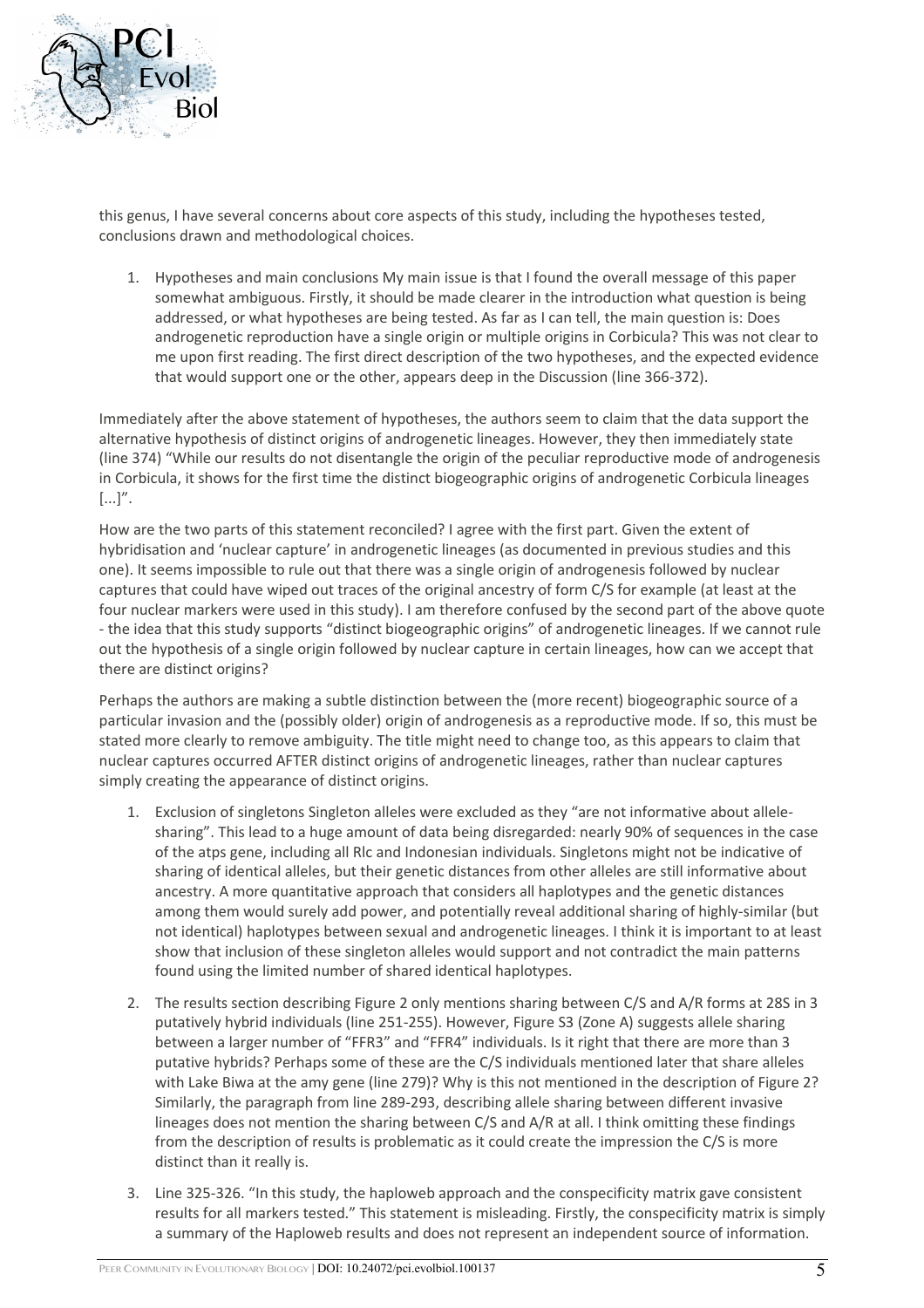

Secondly, due to the exclusion of singletons, the placement of many individuals in a particular FFR is supported by only one of the four markers, so these individuals cannot be used to support the argument of consistency across markers. Finally, there are several individuals for which the placement is ambiguous (i.e. zones A and B of Figure S3). I therefore think that this part of the paper needs to be reworded to be more true to the findings.

- 4. Markers Is any information about the independence of the four nuclear markers available? For example, are they on different linkage groups? This would help with interpretation of cases where the results are consistent among markers. Moreover, I think the paper needs to point out that a larger number of markers, such as GBS or WGS data might be able to resolve the questions further. I appreciate the huge effort that must have gone into generating the sequence data for the present study. However, with hindsight I think it is fairly clear that information from just four markers would be unlikely to resolve the origins of androgenesis given the extent of hybridisation in this genus. It would be a shame for future researchers to invest time in generating similar large data sets from a small number of markers just to discover that they lack sufficient power to infer genomic ancestry. Moreover, assuming that there are loci associated with androgenesis, genome-wide sequence data would potentially enable future researchers to map these loci through association analysis, which could also shed light on its origins.
- 5. Samples from previous studies Why were previously studied samples, such as those from Iberia (Peñarrubia et al. 2017) and Russia (Bespalayaet al. 2018) not included in this study? Is it simply because they only used 28S and COI markers? Since so many singletons were excluded from the present study, this doesn't seem to be a very strong argument for excluding these potentially interesting populations.
- 6. Line 342. Since the reproductive mode of the South African individuals was not identified, is it not possible that this represents an invasive population of form C/S rather than a geographic origin?
- 7. I personally find Figure S3 to be a more easily interpretable summary of the Haploweb results than the multiple panels of Figure 2. However it would be even more useful if information about the geographic origin or morphological form, or both of each individual can be included along the axes, rather than simply summarising which groups of individuals fall in each clade.
- 8. The lines connecting different populations in Figure 3 sometimes differ in width in the two populations. Why is this? I would expect that if 10 alleles are shared between two populations, the line should have width 10 at both ends?
- 9. Nuclear capture Fertilization by diploid sperm with retention of maternal chromosomes is called nuclear capture in line 59 and simply hybridization in Figure 1b. Is there a clear distinction, and if not, can a single term be used throughout the paper?
- 10. Line 111 cites Doyle 1995 for FFRs, whereas Figure S2 cites Doyle 1992. Is this intentional?

## *Reviewed by anonymous reviewer, 03 May 2019*

This study investigates the phylogeography of Corbicula clams, a genus that includes both sexual species and asexual relatives. The asexuals have a special reproduction system ("androgenesis") that results in clonal transmission of the paternal nuclear genome, while the formation of both eggs and sperm are still required. Moreover, due to maternal inheritance of mitochondria, phylogenies may show "cytonuclear mismatch" due to "capture" of mitochondria from divergent lineages. Finally, nuclear maternal chromosomes may sometimes be retained, which potentially leads to formation of hybrid nuclear genomes with increased ploidy and to diversity among asexual lineages.

The study is carried out carefully and the manuscript is well-written. However, the importance of this work beyond the particular study system is not sufficiently well explained. I can see several potential approaches,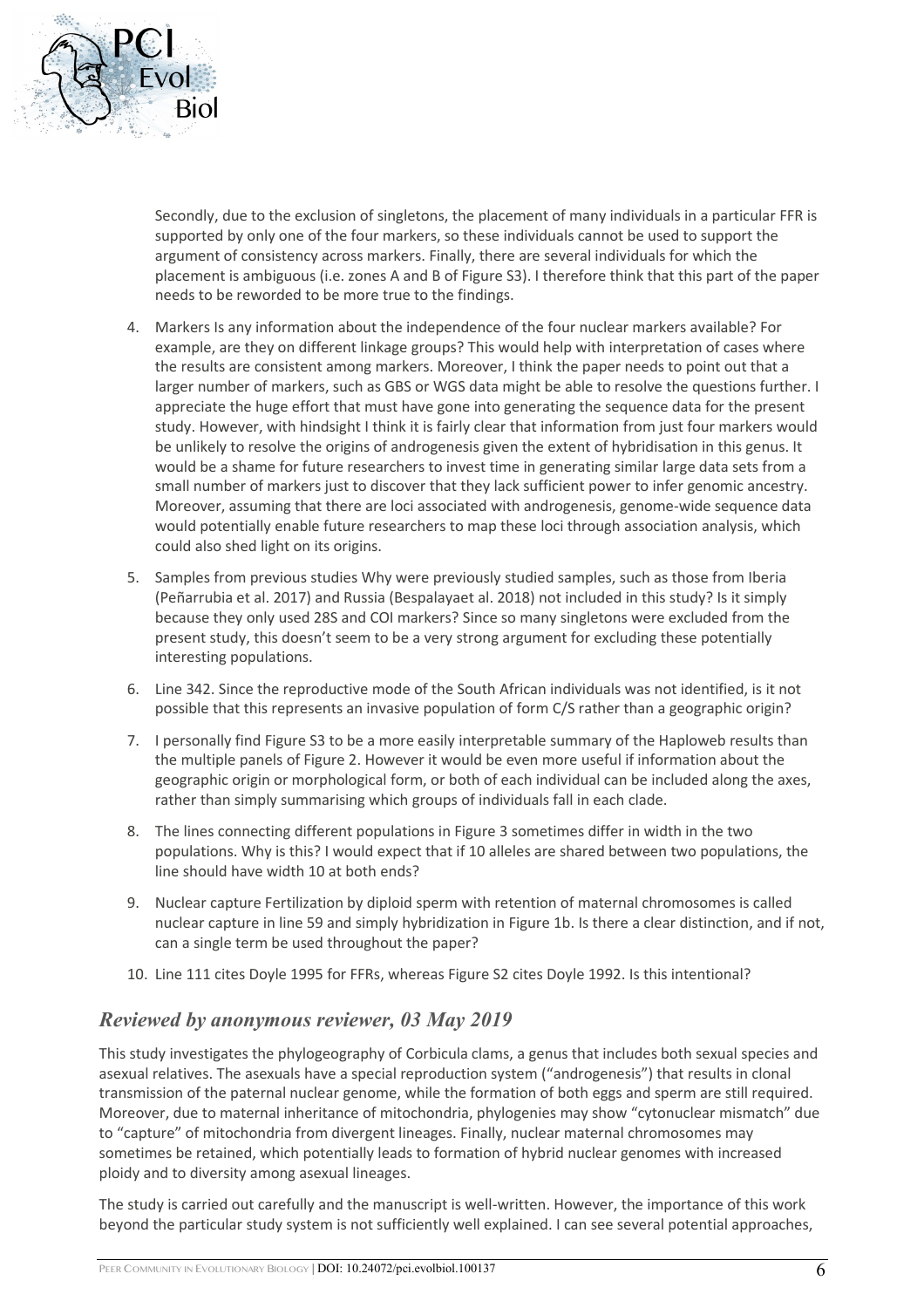

which may be taken to place the study in a more general framework. For instance, phylogeographic studies in asexuals with complicated reproduction systems may be addressed in a more general way, and the advantages of the main method for data analysis employed here ("allele sharing") to analyze such systems could be explained more explicitly. The current manuscript, however, is mostly set up from a system-specific perspective. Moreover, several similar studies have been carried out on this system before, and some of the results of the current paper are of confirmatory nature (though being based on a larger sample and more suitable genetic markers than previous studies).

Besides these general remarks on the interest of the manuscript to a general evolutionary readership, I have a few specific comments and suggestions for further improving/clarifying the paper:

- L. 132: If mitochondria are inherited maternally but the nuclear genome paternally, assigning "lineage identity" based on mitochondrial data only appears to be questionable.
- L. 173: Triploidy is not necessarily expected to lead to triple peaks on chromatograms because the SNPs between the three haplotypes are not necessarily at the same site. More generally, some clarification on the ploidy of the investigated asexuals would be welcome.
- L. 177: Were all cloned individuals asexuals? Were they triploid but only two haplotypes were found?
- L. 199: It would appear to be better to exclude COI from these analyses (or analyze COI separately) because it is expected to follow a different inheritance pattern.
- L. 216: Please state whether these analyses were carried out on all data or on the data where singleton SNPs or singleton haplotypes were removed (which in both cases would further underestimate diversity). In addition, some information on how triploids were analyzed would be welcome.
- L. 230: May the higher homozygosity of locus atps be explained by null alleles? Presumably "homozygous" in triploids indeed means that all three alleles are identical. Hence one may expect lower homozygosity rates in triploids. It may thus be good to split sexual and asexual lineages for these analyses.
- L. 234: Same remark as above: combining all four markers, including the mitochondrial one, does not seem safe for asexuals.
- L. 264 and throughout the manuscript: Clarify what "singletons" refer to, haplotypes or SNPs.
- L. 422: Again, some more concrete information on ploidy seems necessary to understand what is meant here (currently the paper says that no individuals with three alleles were identified, but this seems to be contradicted here).

## *Reviewed by anonymous reviewer, 05 May 2019*

This study seeks to better understand the origin of the genetic diversity observed in different asexual lineages of Corbicula clams. The authors investigated the pattern of allele sharing between different asexual lineages and related sexual species using a collection of individuals sampled worldwide. They identify three distinct genetic clusters containing asexual lineages with different biogeographic origins. Generally, I found the approach of using haplowebs to clarify the relationships among the different lineages very interesting. However, I found that some parts of the manuscript were hard to follow, especially for readers that are not familiar with this system. I provide below major and minor comments that I hope will help improve the manuscript and making it more accessible to a general audience.

#### Major comments:

1/ I found that some basic information regarding androgenesis in this species was missing. This type of information is important as the authors rely on particular assumptions for their haploweb analysis and as this could help interpreting their data. For example, it is unclear whether self-fertilization in androgenetic individuals involves haploid or diploid sperm and whether recombination can occur between homologues (L 42). The authors could also better explain the mode of reproduction of polyploid individuals. For example, in Fig. 1b would the resulting triploid individual produce only haploid gametes with a blue chromosome and